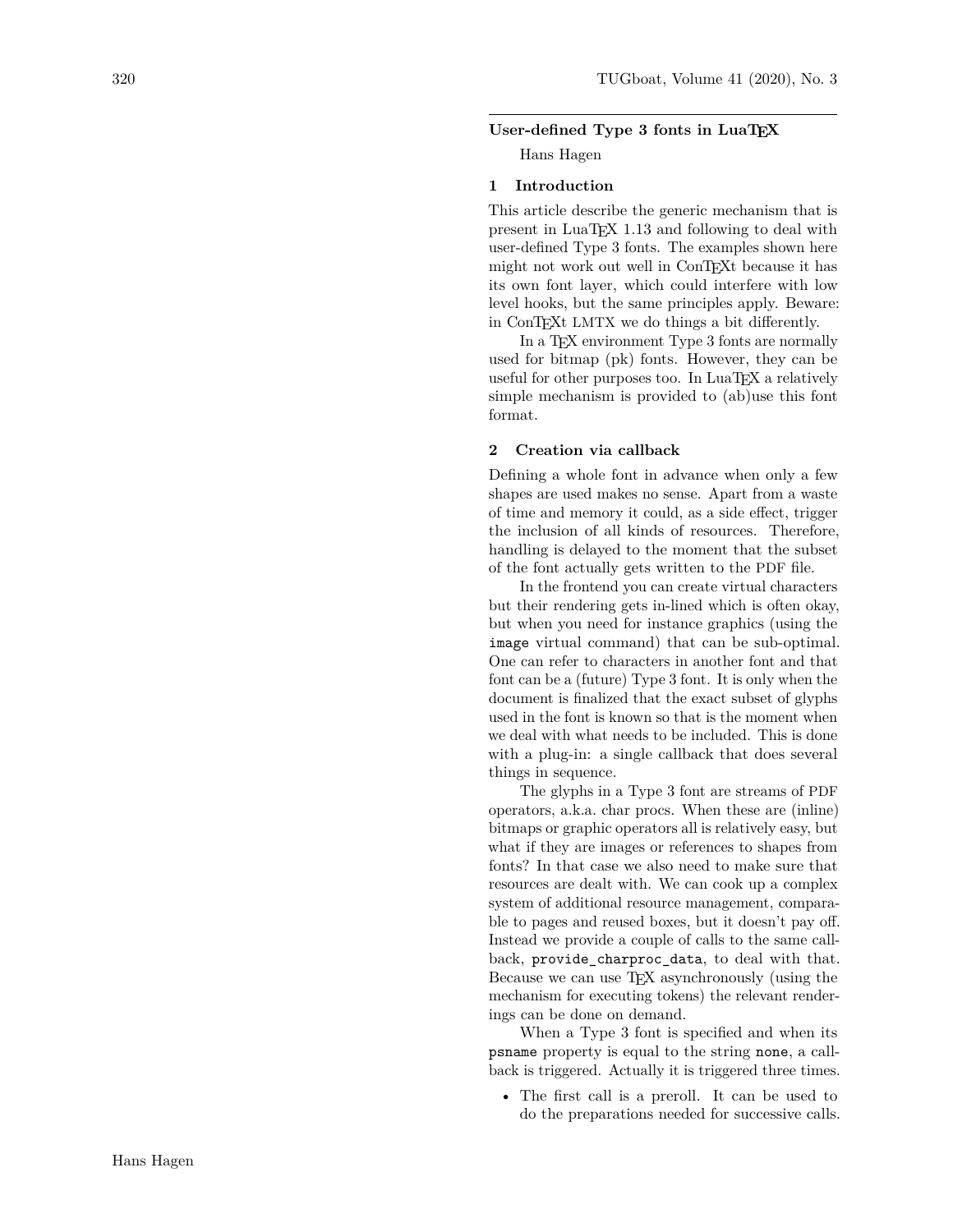Between the first two calls the used characters of fonts are identified again. This makes it possible to use a reference to an xform in the mentioned char proc stream that itself uses fonts, or we can refer to other fonts directly. As so-called xforms objects are managed independently they don't interfere with the font at hand. The first argument is 1 which indicates that a preroll is being done. The callback function also gets the font id and character reference passed and no return value is expected.

- The second call gets passed the number 2, the font id, and the character index but this time there have to be two return values: the width (in basepoints) and an object number of the char proc stream object. When an object number is returned, a reference will be added to the resource dictionary of the font.
- The third and last call is for housekeeping. This call gets the number 3 passed and the font id. The two expected return values are the scale factor in the font matrix (e.g. 0.001) and a string that has additional entries in the resource dic-tionary.<sup>[1](#page-1-0)</sup>

Mechanisms like this are normally kept hidden from the user. An example follows in a moment, but first we explain the steps. For sure one needs more code to integrate it properly. Don't do it this way in ConTEXt and expect it to work forever, because we wrap and overload. Anyway, in the end there are only a few cases to cover:

- A stream of mere graphical operators with no dependencies on resources like fonts or objects.
- A stream with a reference to an xform which has the actual content, in which case we need to add a reference in the xobject resource dictionary of the font's.
- A stream with a reference to a font, in which case we need to add a reference font resource dictionary of the font's.
- A stream of operators that do have dependencies on whatever resources one can think of, in which case we need to be able to add these to the fonts resource dictionary.

And, because we can have additional fonts used (either in a created xform or in the stream) we need to analyze the Type 3 fonts first. We assume that no nested Type 3 fonts are used. We also assume that we handle all this at the Lua end.

This mechanism is pretty low level, for a good reason: we're already wrapping up the PDF file so we cannot burden the engine too much with arbitrary actions that mess up the process. Now, one can use TEX to typeset the stream but in practice the stream can best be constructed manually. One can always use T<sub>F</sub>X to construct an xobject that gets referred to. The good thing is that this feature doesn't change (or add) anything to the front-end.

We could have stuck to a more automated mechanism, for instance by expecting xform object reference, a width, height and depth (indicating some shift) but then we also need to pass information about using d0 or d1 so in the end one needs to know about charprocs anyway and then we can as well expect stream objects. A bit of a complicated mess is compensated for by flexibility, but a mess it remains. In a similar fashion using one callback with numbers indicating each call's purpose is nicer than three different callbacks.

# **3 Examples**

It is now time for a few examples. These are simple ones, as it makes no sense to come up with many pages of how to do this in for instance ConTEXt (MkIV that is). We define a font with several solutions mixed. It is not part of some font system. The following example will work okay in MkIV (because we typeset the LuaT<sub>E</sub>X manual with it).

First we define a couple of token registers and fill them with some content which as you can see can be anything.

\newtoks \MoreCrapA \newtoks \MoreCrapB \newcount\MoreCrapC

```
\MoreCrapA{\setbox0\hbox{%
```
\font\foo=dejavusansmono at 10bp\foo xyz}} \MoreCrapB{\setbox0\hbox{%

```
\externalfigure[cow.pdf][height=4mm]}}
```
We also define a simple handler mechanism but hook into the ConTEXt one if we run that macro package (this hook is there only for the manual).

# \startluacode

```
if context then
 RegisterTypeThreeHandler
    = fonts.handlers.typethree.register
else
 local typethree = \{ \}callback.register("provide_charproc_data",
                    function(action,f,...)
      if typethree[f] then
          return typethree[f](action,f,...)
```
<span id="page-1-0"></span><sup>&</sup>lt;sup>1</sup> An earlier version had four separate calls: one for the scale, two that looped (by multiple calls) over lists of xobjects and used fonts, and a final one for additional resources. But because this mechanism is not meant for general use, assembling the right entries is now delegated to the caller.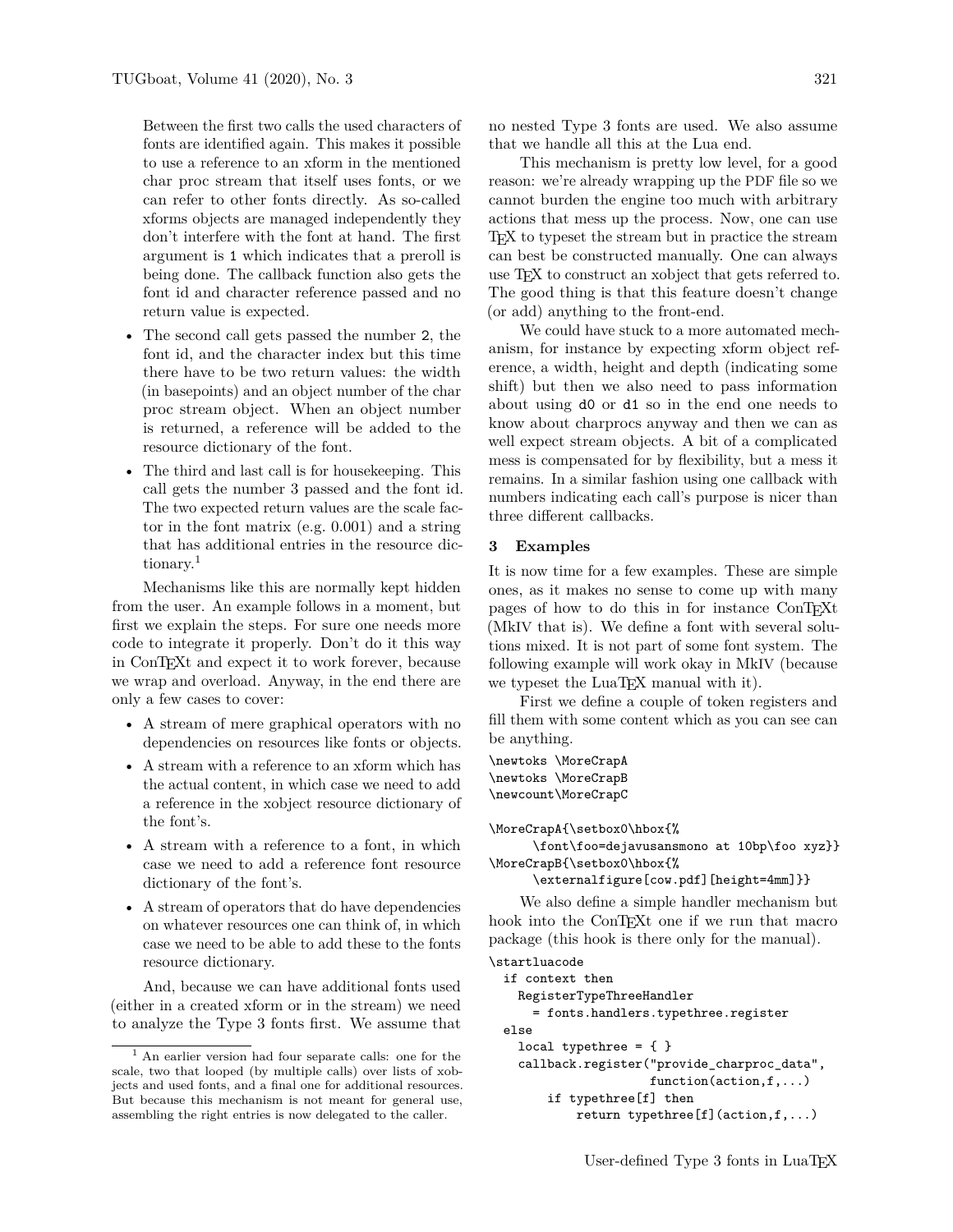```
end
 end)
 function RegisterTypeThreeHandler(id,
                                      handler)
      typethree[id] = handler
 end
end
```
\stopluacode

Next we hard code a font table. Later we will see what these character definitions do. Setting psname to none signals that we want to trigger the callback.

```
\startluacode
local d = 655360
```

```
local f = \{-- the minimal amount of metadata:
  ["name"] = "MyFancyTestFont",
  ['psname"] = "none", -- trigger["format"] = "type3",
  ["tounicode"] = true,
  -- the minimal number of parameters:
  ["parameters"] = {
    ['extracting space"] = 0,["quad"] = d,
    ['size"] = d,
    ['slant"] = 0,
    ['space"] = d/2,
    ['space\_shrink"] = d/10,["space_stretch"] = d/6,
    ['x_{\text{height}}"] = d/2,
 },
  -- five characters:
  ['charcters"] = {[100] = {['{}'commands"] = {{ "down", d/3 },
       { "rule", d, d },
     },
     ["depth"] = d/3,<br>["height"] = 2*d/3,['height']['width"] = d,
     ["tounicode"] = "0064",
   },
    [101] = \{['depth"] = 0,
     ['height"] = d/2,
     ["width"] = d,
     ["tounicode"] = "0065",
   },
    [102] = {
```
 $[\text{"depth"}] = d/3,$  $['height"] = 2*d/3,$  $['width"] = d,$ 

```
["tounicode"] = "0066",
 },
  [103] =['depth"] = d/4,
    [''height"] = d/2,['width"] = d,
    ["tounicode"] = "0067",
 },
  [104] =['depth"] = 0,
    ['height"] = d/2,['width"] = d,
    ["tounicode"] = "0068",
 },
},
```
}

```
-- normally you do this at the TeX end and
-- integrate into a font definition mechanism
id = font.define(f)
```

```
token.set_macro(
  "MyTestFont",
  "\\setfontid " .. tostring(id) .. "\\relax "
\lambdatex.setcount(
  "MoreCrapC",
  id
)
\stopluacode
```
The font is defined and as you can see, we don't need to have any meaningful rendering yet; that is what we do next. Now, if you don't get what happens here by looking at it, this mechanism is not for you. We're talking rather low-level PDF combined with the interface to PDF objects and streams.

For this example font the preroll step will construct some boxes with content. The flushed objects are later referenced by a name (/Xnnn in our case) bound to a form object (m 0 R). Before the assembly stage kicks in, the backend will check what fonts are used again so that referenced fonts get included. The assemble routine uses low level Type 3 directives that are explained in the PDF reference manuals. You have to make sure that no tricky dependencies on other Type 3 fonts occur. The wrapup function takes care of communicating the used resources.

```
\startluacode
local usedobjects = \{ \}local usedfonts = \{ \}local usedfontid = tex.getcount("MoreCrapC")
local function preroll(f,c)
```

```
if c == 103 then
  tex.runtoks("MoreCrapA")
```